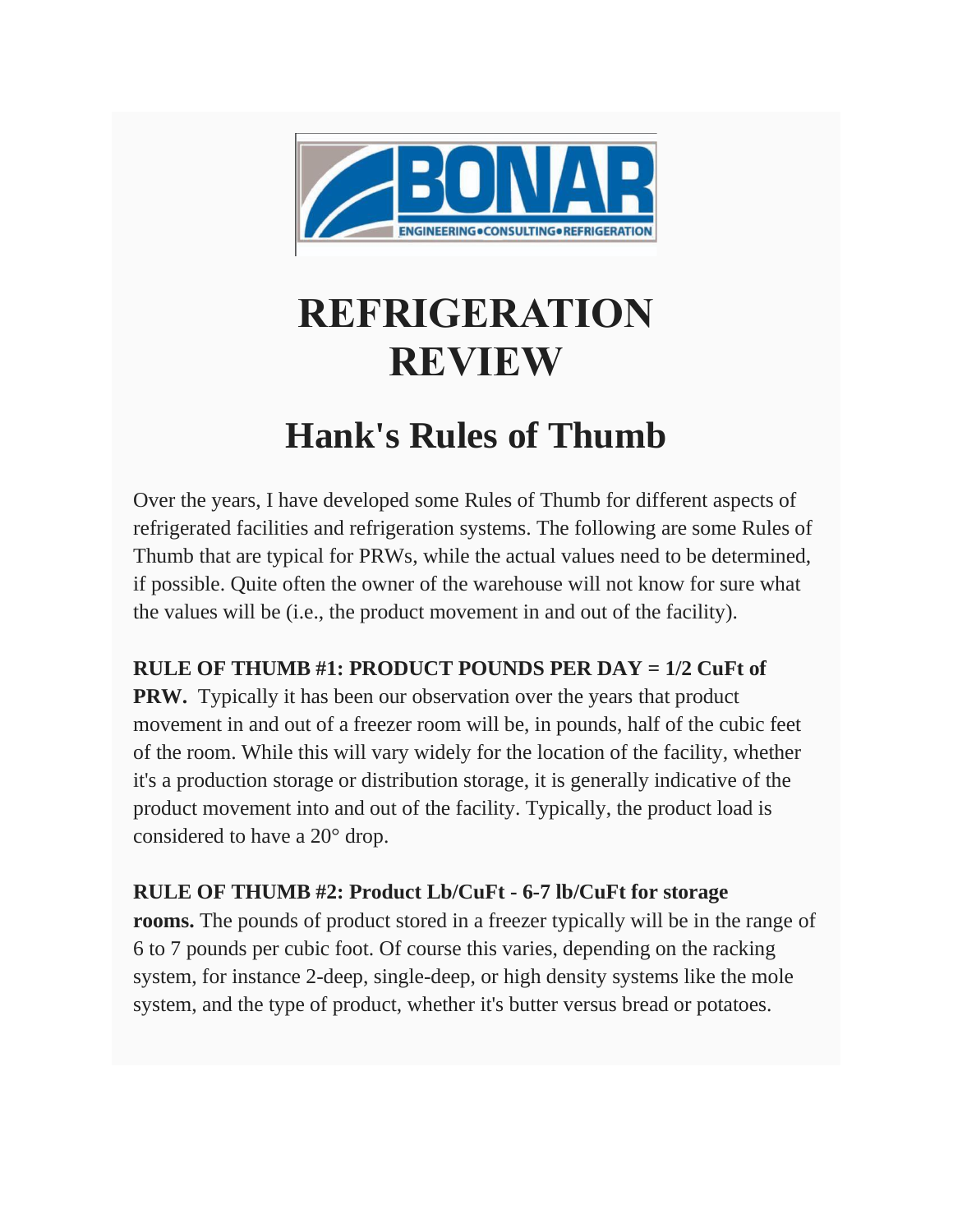**RULE OF THUMB #3: 5TR per door for docks.** While the actual heatload for dock areas needs to be calculated, a good check on the TR required for a dock is 5TR per door. This is assuming a 40° dock area equipped with insulated tight-fitting doors. While dock pits are no longer used for refrigerated dock areas, if an existing dock has dock pits, you can easily expect a 30-40% higher refrigeration load on the dock. Typically, today, docks would use vertical levelers or edge-of-dock levelers. Some facilities use "back-into" door openings where the doorway is larger than the unloaded height of the truck, and wider than the 8 foot width of the truck. These openings would require 20-30% more refrigeration, where a typical door with cushions would be 7'-6" wide x 8'-6" high, and would be more tightly sealed.

**RULE OF THUMB #4: Dock room height minimum of 25'.** While most dock ceiling heights are no longer in the 14' range, the benefits of a minimum of 25' high dock ceilings will not only add equity to a facility, but functionally will provide better performance. The dock doors are where moisture laden air enters at the top of the door and rolls immediately up to the ceiling of the dock. When dock ceilings are low, this humid air will condense on the under side of the (normally metal) deck and eventually the ceiling will be black from mold.

Depending on the configuration of the dock air units and their design, docks in the order of 25' high can provide dehumidified air that will be mixed with the humid air coming in over the doors, and lower the air's dew point to where it will no longer condense on the under side of the dock ceiling or roof. There are several ways to configure air units and/or provide re-heat to help minimize condensation. In addition, the 25' high dock will permit the truck doors to raise vertically straight up and not require roll back into the dock area. This also makes for a tighter fitting truck door.

Since it is far more desirable and cost effective to extract moisture out of infiltration air at dock temperatures, every effort should be made to keep the dock air unit coil actively extracting moisture. This is to say that when temperatures are satisfied on the dock, cycle the fans off but leave the coil active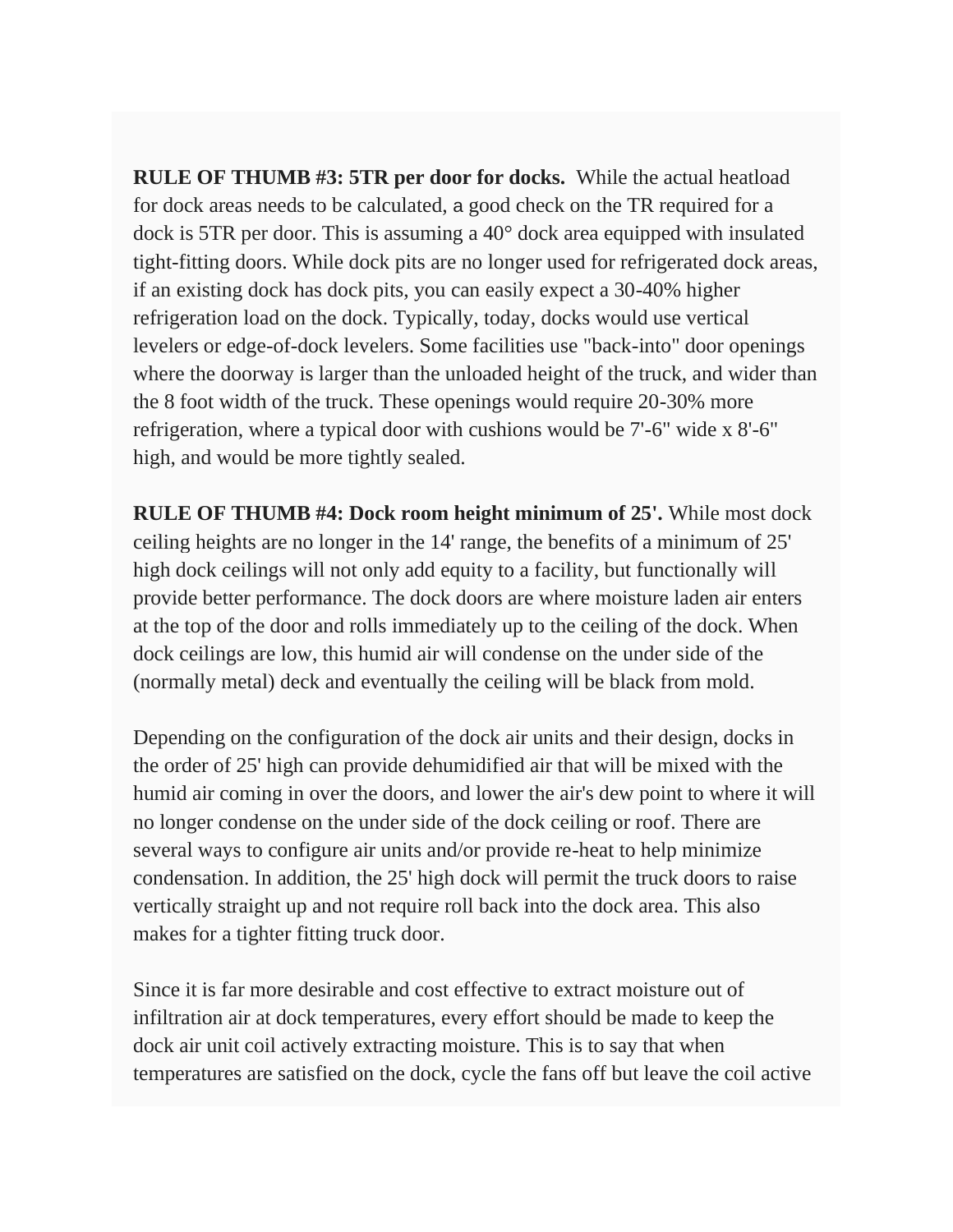so it can continue to dehumidify the infiltration air. At the same time, the freezer air unit fans should run continuously to provide even air circulation and to counter any stratification of warm air near the ceilings.

**RULE OF THUMB #5: Dock floor height of 52".** Refrigerated dock floor heights are typically 52", whereas dry warehouse dock heights would be 48". This is due to the fact that reefers have insulated floors and the floor is higher than on dry trucks. In addition, containers tend to vary in height, and a convenient way to handle this is with a vertical leveler or a Load Hog adjustable dock board.

**RULE OF THUMB #6: Normal RH of rooms is 70%.** Typically the air unit design conditions will permit the humidity to be in the range of 70%. While the refrigeration load on a dock will vary from 100 to 0 depending on the geographic location, generally an operating temperature difference (TD) of 15° would provide 70% humidity in the dock area. Freezer designs would be a 10° TD between the coil, air, and the average refrigerant temperature, which would be a reasonable compromise for energy conservation as well as for humidity. While most products are sealed today, in some areas of the world product is open, and a higher TD would provide a lower humidity in a freezer, which would be undesirable from a "frostbite" perspective, and degrade the product in storage.

**RULE OF THUMB #7: Normal temperature drop of air unit air = ~1/3 design temperature.** While we design rooms at certain temperatures, in reality the air temperature after it leaves the air units will pick up heat to bring back to the air unit. Typically, that rise in temperature will be 1/3 of the TD for which the coil is operating. So, for example, if it's desirable to have the dock temperature at 40° and the coil design is 15°, the air temperature could be expected to be 40°+/-  $2 \frac{1}{2}$ <sup>o</sup>.

**RULE OF THUMB #8: Location of air handling units.** Where possible, in small rooms, we would typically blow air at the doors. While in some larger rooms, where location of pipelines, say, are above a dock, you can blow away from the doors, but not down the aisles. While the location of the air handlers